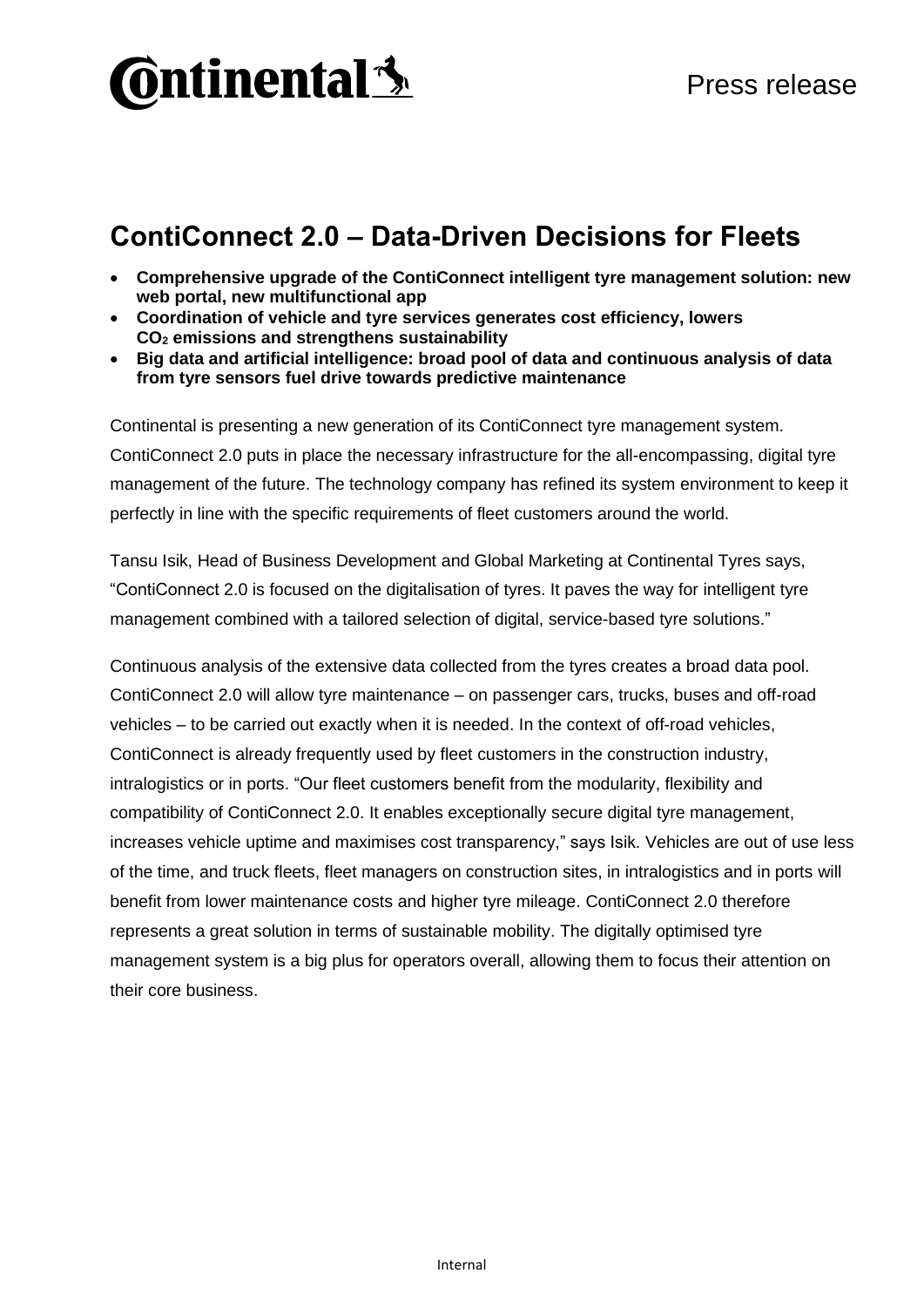# **Ontinental 3**

#### **Continuing the drive towards predictive maintenance**

ContiConnect 2.0 is a new version of Continental's proven digital tyre management system that was developed from scratch. "With ContiConnect 2.0, we are building on existing functions such as continuous tyre pressure monitoring to enable our fleet customers to digitally track the remaining mileage, tread depth, and condition of all the tyres in their fleets," says Sven Wilhelmsen, Head of Product Management Digital Solutions at Continental Tyres. Added to which, the user experience has been significantly improved – thanks to the release of a new app, which covers all the work taking place on the vehicle and presents the fleet manager with the information relevant to them in an even more precisely targeted form.

All available data on the tyre and vehicle is continuously analysed in the cloud. Big data makes it possible to issue precise tyre condition forecasts. Vehicle and tyre services can be coordinated and aligned with one another to optimum effect, which creates synergies and seamless links to workshops and dealers. The result is increased fleet efficiency, lower overall costs and reassurance for fleet managers that their vehicles will be ready to use more of the time. "With ContiConnect 2.0, we are continuing to expand our offering of smart, digital tyre solutions as we move towards predictive maintenance," adds Wilhelmsen. ContiConnect 2.0 has been trialled successfully by a selected group of customers since late 2021, and the new platform will be rolled out worldwide during 2022.

#### **Digital tyre management for the future: designed for sustainable mobility**

The technology company is using these intelligent tyre services to optimise tyre management across its fleet customers in various fields of application around the world. ContiConnect 2.0 is a solution for truck, bus and passenger car fleets, as well as off-road vehicles. The fleet manager is presented with a fast and user-friendly overview of their entire fleet – regardless of where the vehicles happen to be. "The modular design of ContiConnect 2.0, the flexibility of its components and its level of compatibility allow us to integrate additional solutions, as requested by the customer," explains Sven Wilhelmsen. "Plus, we are working on the integration of external systems for recording tread depth." The premium tyre manufacturer enters development partnerships with customers and technology companies with the clear aim of continuously expanding its tyre-related offering with service-based, digital solutions. Its goal is to offer the all-encompassing, digital tyre management of the future: technology that can utilise the potential of tyres – as an important element in sustainable mobility – safely and as comprehensively as possible. "Our aim is to offer the best solution for tyre monitoring and management," concludes Tansu Isik. "A solution which can be integrated seamlessly into the processes and systems of our fleet customers."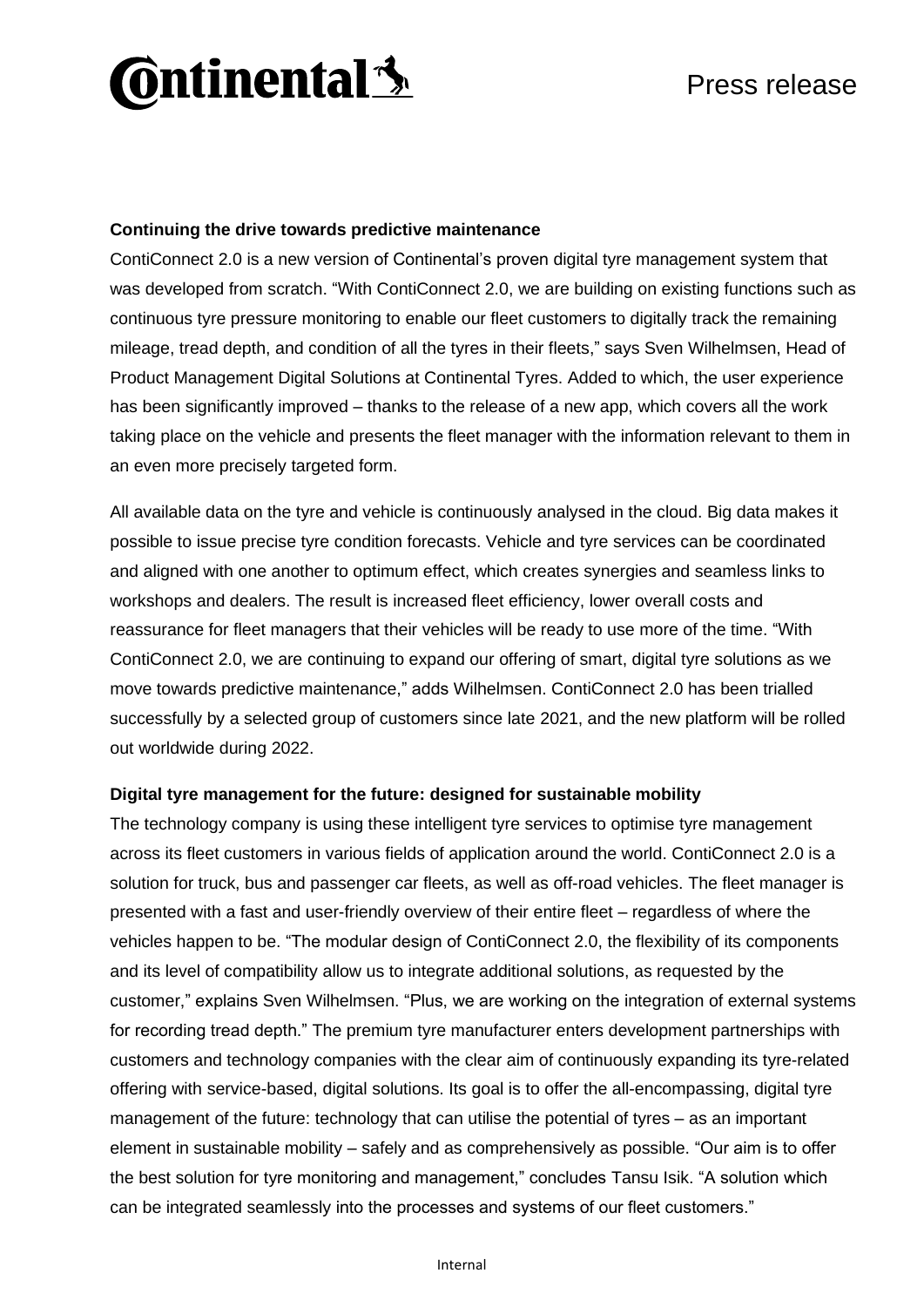### **Ontinental 3**

Click [here](https://youtu.be/KT4GZssl0g8) for the new Continental Digital Solutions image video.

**Continental** develops pioneering technologies and services for sustainable and connected mobility of people and their goods. Founded in 1871, the technology company offers safe, efficient, intelligent, and affordable solutions for vehicles, machines, traffic and transportation. In 2020, Continental generated sales of €37.7 billion and currently employs around 192,000 people in 58 countries and markets. On October 8, 2021, the company celebrated its 150th anniversary.

The **Tyres group sector** has 24 production and development locations worldwide. Continental is one of the leading tyre manufacturers with more than 56,000 employees and posted sales of €10.2 billion in 2020 in this business area. Continental ranks among the technology leaders in tyre production and offers a broad product range for passenger cars, commercial and special-purpose vehicles as well as two-wheelers. Through continuous investment in research and development, Continental makes a major contribution to safe, cost-effective and ecologically efficient mobility. The portfolio of the Tyres group sector includes services for the tyre trade and fleet applications, as well as digital management systems for tyres.

**Logistics** 

For further information please contact:

Amy Miller: amiller@torqueagencygroup.com

#### **Pictures/captions:**



ContiConnect 2.0: Together with its customers, Continental is taking the next step towards the future of digital tyre management.

Continental\_PP\_ContiConnect\_2.0 **Sensor**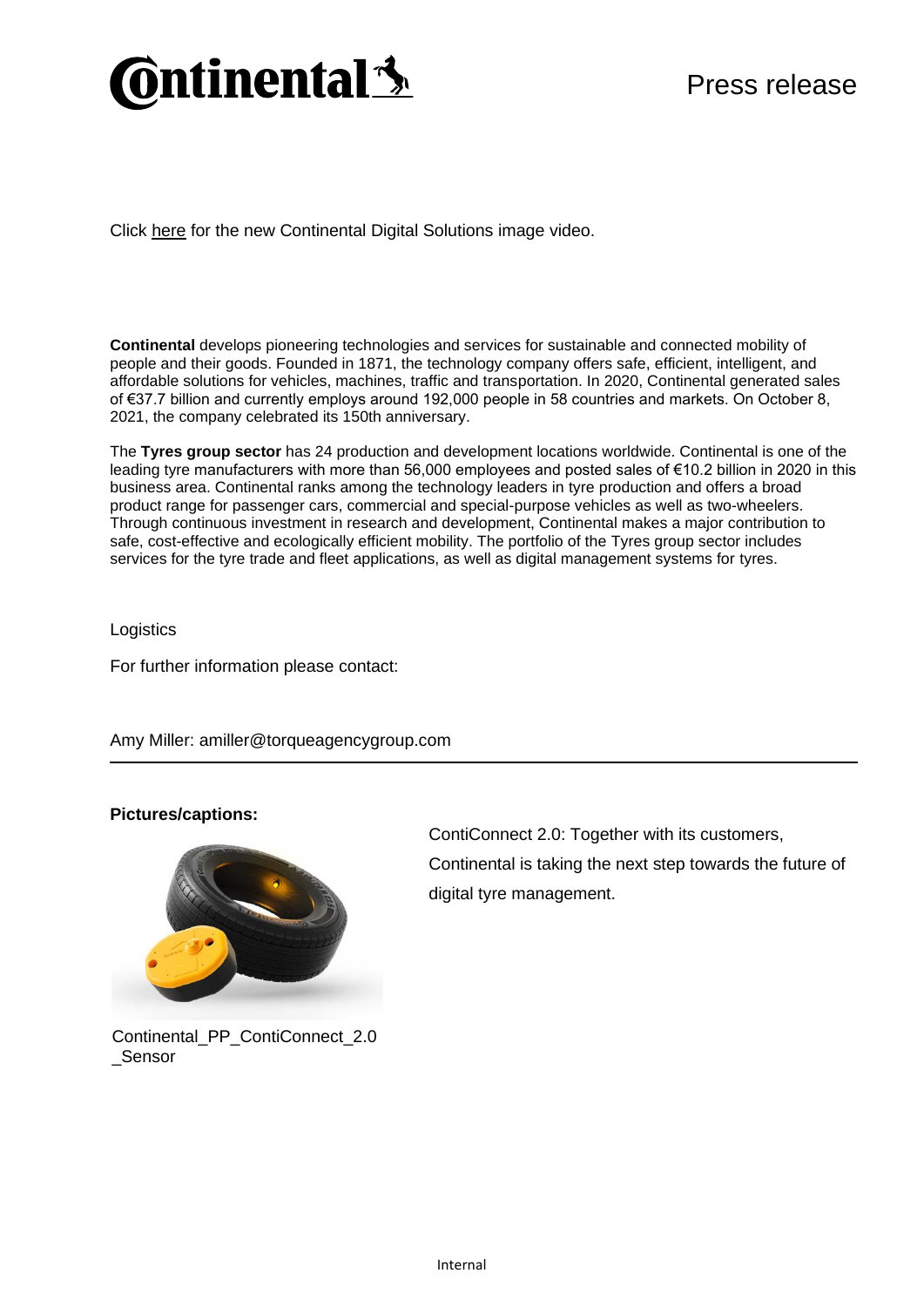# **Continental 3**

### Press release



ContiConnect 2.0 creates a broad pool of data for car and truck fleets, providing even greater transparency in tyre service management.

Continental\_PP\_ContiConnect\_2.0.\_ Sensor\_Detail



Continental\_PP\_Service\_Portfolio

ContiConnect 2.0 offers a wider service portfolio and further progress towards predictive maintenance.



Continental\_PP\_Tyre Management ContiConnect\_2.0

Truly sustainable: ContiConnect 2.0 optimises cost efficiency, guarantees the maximum tyre mileage, increases safety and lowers emissions.